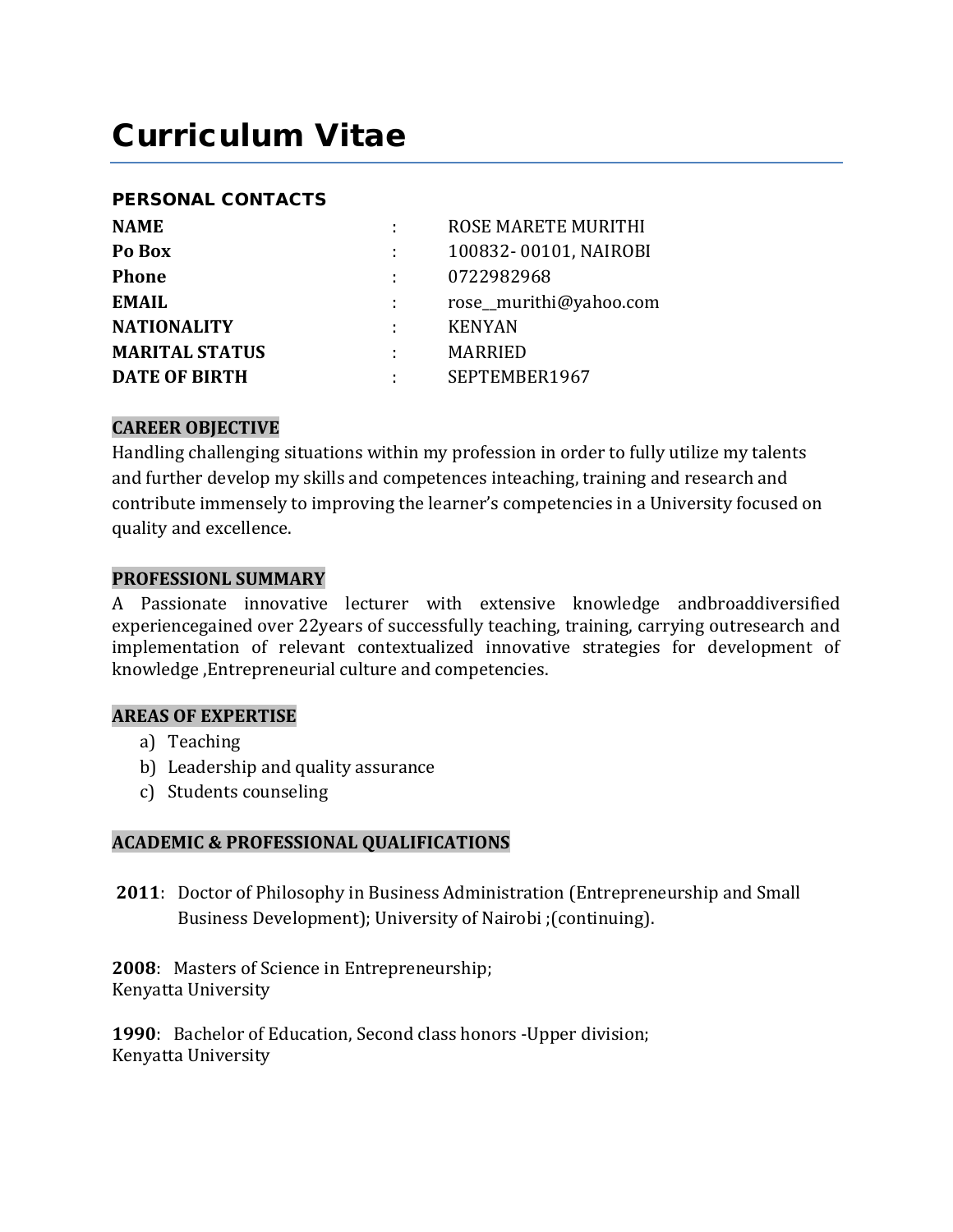## **WORK EXPERIENCE**

## **MARCH 2008 – TO DATE**

#### **POSITION**: **ASSISTANT LECTURER/ASSISTANT GAMES TUTOR SPORTS DEPARTMENT UNIVERSITY OF NAIROBI DUTIES**

- Chairing the Department Performance Contract Committee, involved in presenting and negotiating the Department Performance Contract.
- Monitoring, evaluating and reporting quarterly and at the end of year progress on the Department's Performance Contract set targets.
- **Implementing the Department strategic plan strategies to meet the Departmental set** targets.
- Designing, implementing, and managing innovative quality Sports programmes to Students and Staff.
- Ensuring all College Departmental work plans/procedures adhere to ISO standards
- Developing, renovating and maintaining Sports equipment and facilities.
- **Preparing and implementation of the Department Service Charter to provide quality** services to our clients.

## **JANUARY 2008– TO DATE;**

Consultancy in Entrepreneurship and Small Business Development

## **DUTIES:**

- Designing and development of entrepreneurship/ Business training programs
- Provision of business development services (BDS) especially to small and micro enterprises<br>■ Business counseling and mentoring
- Business counseling and mentoring
- Developing business strategies and planS

# **APRIL 2007-MARCH 2008KENYA POSITION: LECTURER**; **KENYA TECHNICAL TEACHERS COLLEGE DUTIES**

- Teaching Entrepreneurship studies andPedagogic approaches in Entrepreneurship.
- Assisting students to develop Business plans, and providing mentorship to students interested in starting up business.
- Preparation of a business incubation proposal for funding by the ministryof Higher Education Science and Technology.
- Course and exams coordinator, setting and moderation of exams.
- Involved in both internal and external teaching practice assessmentin Entrepreneurship and other subjects.
- Building positive relationships with students to create conducive learning environment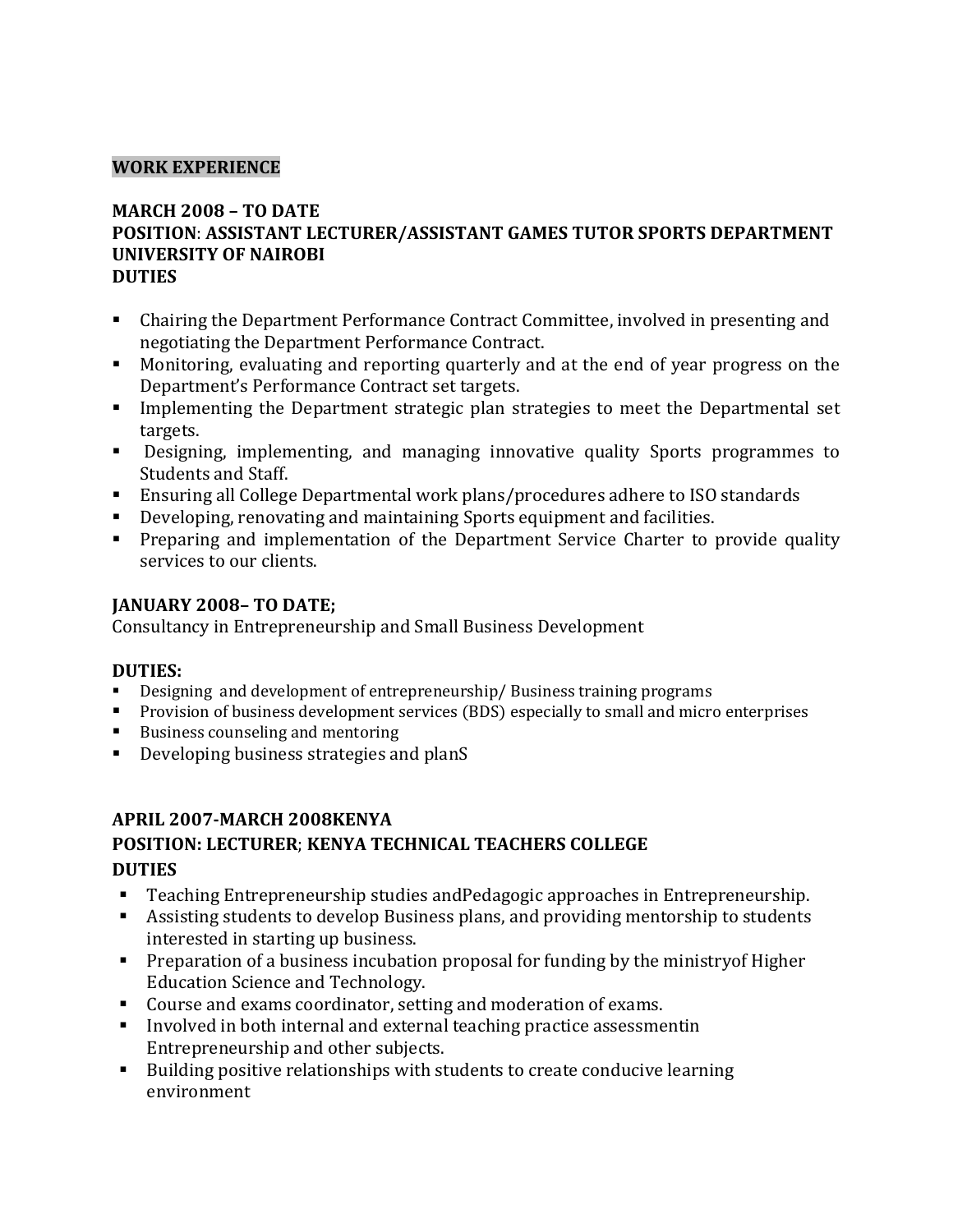# **JUNE 1995-MAY 2007**

# **POSITION**: **LECTURER**; **KENYA SCIENCE TEACHERS COLLEGE DUTIES**

- Acting Head of the Department, providing leadership to the staff and overseeing all Departmental activities and operations
- Teaching Physical Education,Pedagogic approaches and carrying out research
- Involved in both internal and external teaching practice assessment
- Course and exams coordinator, setting and moderation of exams.
- Designing, implementing, and managing innovative quality Sports programmes to Students and Staff.
- Curriculum development with K.I.E.and writing of the teacher's manual for the current Secondary School Syllabus.
- Evaluating /vetting of textbooks for the current syllabus with the Ministry of Education.

## **MAY 1990- JUNE 1995 POSITION**: **GRADUATE TEACHER**; **NKUBU HIGH SCHOOL DUTIES:**

- Teaching Christian Religious Education and social ethics.
- Guidance and counseling, providing career guidance and encouraging spiritual growth.
- Head of subject (Christian Religious studies, Class Teacher, and in charge of Drama club.

#### **NOV 2008-MAY 2009 POSITION: EDUCATION GRADUATE ATTACHÉ; PLAN INTERNATIONAL DUTIES:**

- Designing, implementing and supervising of educational and community development projects.
- Involved in establishment and equipping of many schools in Meru-North Imenti constituency.
- **IDENTIFY 1** Identifying needy and deserving children, finding and connecting them with possible Sponsors all over the world.
- Monitoring and evaluation of the projects implemented by Plan International.
- Training on Community development, Education Development, community health and empowering the community to start up small business.

# **PROFESSIONALINVOLVEMENT**

- In partnership with Techno serve (NGO), vetting of Business Plans, facilitating linkagesfor industrial support and providing business mentorship to disadvantaged girls in the Young WomenEnterprise Program to enable them start up small business.
- Offering advisory services in the development of sports and recreational facilities, improving of community Sports facilities and educating people on the importance of fitness.